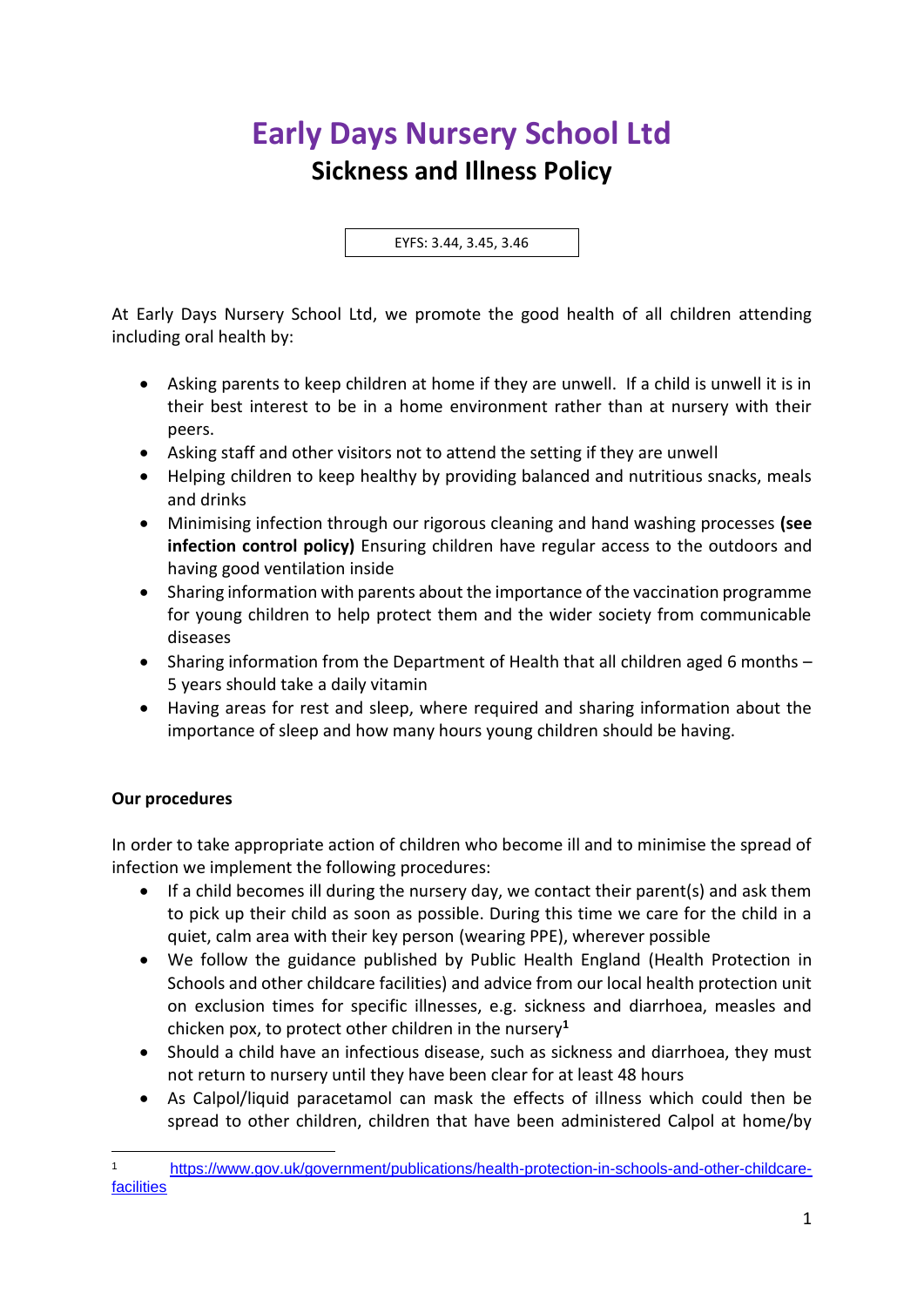parents should not attend nursery for 24 hours from the time when the medicine was ingested.

- We inform all parents if there is a contagious infection identified in the nursery, to enable them to spot the early signs of this illness. We thoroughly clean and sterilise all equipment and resources that may have come into contact with a contagious child to reduce the spread of infection
- We notify Ofsted as soon as is reasonably practical, but in any event within 14 days of the incident of any food poisoning affecting two or more children cared for on the premises.
- We ask parents to keep children on antibiotics at home for the first 48 hours of the course (unless this is part of an ongoing care plan to treat individual medical conditions e.g. asthma and the child is not unwell) This is because it is important that children are not subjected to the rigours of the nursery day, which requires socialising with other children and being part of a group setting, when they have first become ill and require a course of antibiotics
- We have the right to refuse admission to a child who is unwell. This decision will be taken by the manager on duty and is non-negotiable
- We make information/posters about head lice readily available and all parents are requested to regularly check their children's hair. If a parent finds that their child has head lice we would be grateful if they could inform the nursery so that other parents can be alerted to check their child's hair.

## **Meningitis procedure**

If a parent informs the nursery that their child has meningitis, the nursery manager will contact the Local Area Infection Control (IC) Nurse. The IC Nurse will give guidance and support in each individual case. If parents do not inform the nursery, we may be contacted directly by the IC Nurse and the appropriate support given. We will follow all guidance given and notify any of the appropriate authorities including Ofsted where necessary.

## **We will follow the transporting children to hospital procedure in any cases where children may need hospital treatment.**

The nursery manager/staff member must:

- Inform a member of the management team immediately
- Call 999 for an ambulance immediately if the illness is severe. DO NOT attempt to transport the unwell child in your own vehicle
- Follow the instructions from the 999 call handler
- Whilst waiting for the ambulance, a member of staff must contact the parent(s) and arrange to meet them at the hospital
- Redeploy staff if necessary to ensure there is adequate staff deployment to care for the remaining children. This may mean temporarily grouping the children together
- Arrange for the most appropriate member of staff to accompany the child taking with them any relevant information such as registration forms, relevant medication sheets, medication and the child's comforter
- Remain calm at all times. Children who witness an incident may well be affected by it and may need lots of cuddles and reassurance. Staff may also require additional support following the accident.